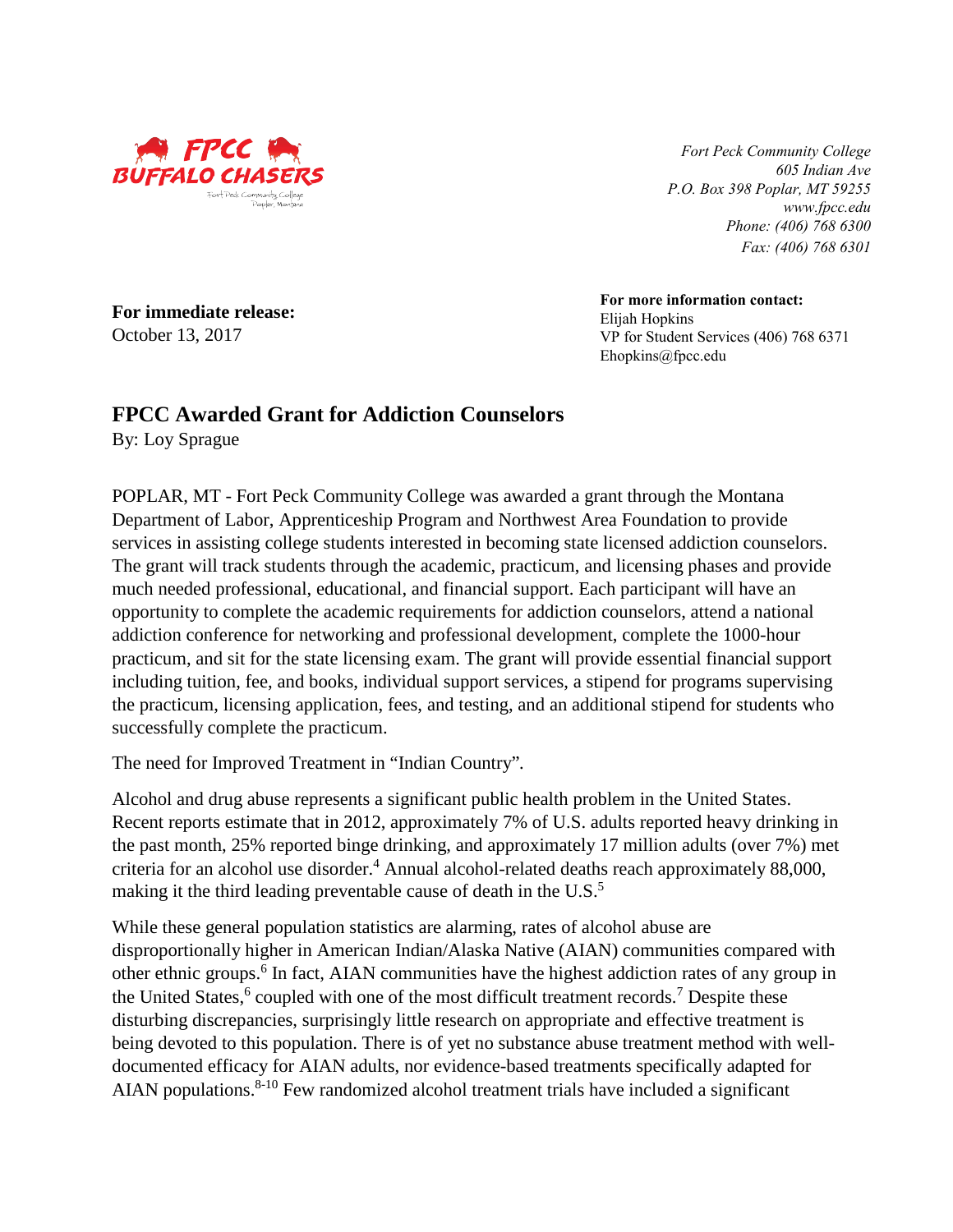number of AIAN individuals, nor assessed the relative response of these individuals to different treatment methods. $11-13$ 

A related prevalent, enduring, and destructive trend in AIAN communities is violence and victimization. Rates of violent perpetration are elevated in many AIAN communities.<sup>1-3,14</sup> Further, extensive research shows that alcohol abuse and violence are closely interconnected in AIAN communities, as they are for other U.S. populations.<sup>3,14</sup> The lack of funding, culturally appropriate services, mental health professionals, and high turnover of clinicians working in Indian Country renders access to mental health and substance abuse services difficult for many AIAN individuals.15,16 Low cost, sustainable, culturally tailored, and evidence-based programs are essential to address the egregious alcohol-related health inequities in *Indian Country*. 17

The Fort Peck Addiction Counselors project is actively engaged in recruiting local students interested in the field of addiction, to provide evidence-based, as well as culturally-compatible education, treatment and recovery modalities to reservation communities, and to support efforts at creating and sustaining community-based healing and wellness. The partnership with the state labor department and the Northwest Area Foundation is proving to be integral in achieving the objectives of this project.

"We are very glad to support FPCC's work and are very excited about this project!" Morgan Marks, MT Apprenticeship Project

"We're looking forward to your work implementing this project!" Valerie Piet, Northwest Area Foundation

## **BIBLIOGRAPHY**

- 1. Bellinger, D. B., M. S. DeCaro and P. A. Ralston (2015). "Mindfulness, anxiety, and high-stakes mathematics performance in the laboratory and classroom." Conscious Cogn 37: 123-132.
- 2. Cavanagh, K., C. Strauss, F. Cicconi, N. Griffiths, A. Wyper and F. Jones (2013). "A randomised controlled trial of a brief online mindfulness-based intervention." Behav Res Ther 51(9): 573- 578.
- 3. Gallego, J., J. M. Aguilar-Parra, A. J. Cangas, A. I. Langer and I. Manas (2015). "Effect of a mindfulness program on stress, anxiety and depression in university students." Span J Psychol 17: E109.
- 4. Wallerstein, N. and B. Duran, *Community-Based Participatory Research Contributions to Intervention Research: The Intersection of Science and Practice to Improve Health Equity.* American Journal of Public Health, 2010. **100**(S1): p. S40-S46.
- 5. Wallerstein, N.B. and B. Duran, *Using community-based participatory research to address health disparities.* Health Promot Pract, 2006. **7**(3): p. 312-23.
- 6. Fisher, P.A. and T.J. Ball, *Tribal participatory research: mechanisms of a collaborative model.* Am J Community Psychol, 2003. **32**(3-4): p. 207-16.
- 7. Wallerstein, N. and B. Duran, *Community-based participatory research contributions to intervention research: the intersection of science and practice to improve health equity.* Am J Public Health, 2010. **100 Suppl 1**: p. S40-6.